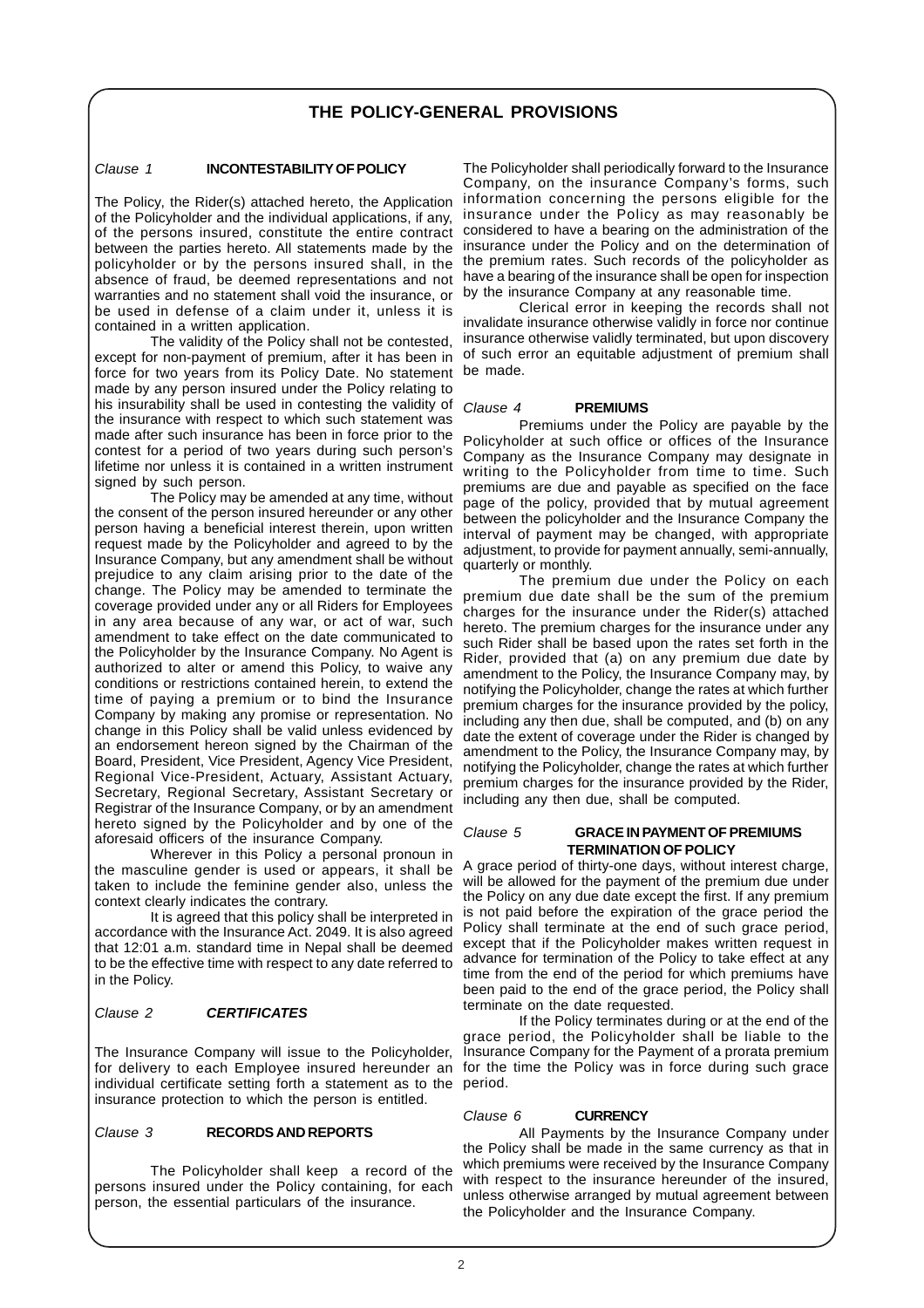#### Clause 7 **NON-PARTICIPATION**

The policy shall not participate in the surplus earnings of the Insurance Company.

#### Clause 8 **ELIGIBILITY**

The term Employee shall be deemed to refer to any regular, full-time, permanent Employee of the Policyholder who is regularly working in an established job, position or office in a territory designated by the Policyholder and accepted by the Insurance Company to be covered by the provisions of the Policy.

The classes of Employees eligible for insurance under this Policy and its Rider shall be as set forth in (b) Eligibility-Policy Specifications in the applicable Policy and Rider.

#### Clause 9 **EMPLOYEES INSURED**

A. When the provision (a) Basis of Insurance-Policy Specifications stipulates that insurance under such Policy is non-contributory: Each employee eligible for insurance under the Policy shall become insured on the date he becomes eligible, provided that, in any instance when the Employee is not actively at work on a full-time basis on the date he would become insured in accordance with the provisions, the commencement of the Employee's insurance shall be deferred until return to active, full-time work.

B. When the provision (a) Basis of Insurance-Policy Specifications stipulates that insurance under such Policy is contributory: Each Employee eligible for insurance under the Policy who makes written request to the Policyholder, on a form approved by the Insurance Company, to participate in the insurance and who agrees to make the required contributions shall, subject to the further provisions of this section, become insured as follows:

(i) If request to participate is made by the Employee on or before the date he becomes eligible, he shall be insured from such date of eligibility.

(ii) If request to participate is made by the Employee after he becomes eligible but not after the end of the thirty-one day period immediately following the first day he is both eligible and actively at work on a full-time basis, he shall be insured from the date of request.

(iii) If request to participate is made by the Employee after the end of the thirty-one day period immediately following the first day he is both eligible and actively at work on a fulltime basis, or is made after previous termination of insurance because of failure to make a required contribution, the employee must furnish evidence of insurability satisfactory to the Insurance Company before he may become insured. If the Insurance Company determines such evidence to be satisfactory, the Employee shall be insured from the date communicated by the Insurance Company.

In any instance when an Employee is not actively at work on a full-time basis on the date he would normally become insured in accordance with the provisions of the Policy, the commencement of the Employee's insurance shall be deferred until return to active, full-time work.

C. Any Employee who must furnish evidence of date.Insurability satisfactory to the Insurance Company as a condition to becoming insured, and whose service with the Policyholder terminates without such evidence having been given, shall continue to be subject to the same requirement if he is subsequently re-employed.

#### Clause 10 **CHANGES IN INSURANCE COVERAGE**

If the insurance coverage shown in (c) Insurance coverage-Policy Specifications is subject to change due to changes in Employee classification or salary, the following provisions shall apply:

The policyholder shall determine from time to time without discrimination among persons in like circumstances, the classification or salary of each individual Employee, and such determination shall be final and conclusive.

If an insured employee's classification or salary changes, the Employee's Insurance shall be adjusted automatically in accordance with the new amount of salary or to conform to the new classification on the date set forth in (d) Changes in Insurance Coverage-Policy Specifications, except that any increase in the amount of insurance of any Employee not actively at work on a full-time basis on such date shall not become effective until he returns to active, full time work. However, if thirty-one days elapse after change of salary or change to a classification for which a larger amount of insurance is provided and the Employee fails to make any required contribution, if applicable, to the new amount of insurance by the first day thereafter in which he is actively at work on full-time basis, no increase shall be allowed as a result of such change or any subsequent change unless the Employee furnishes evidence of insurability satisfactory to the Insurance Company.

Should any employee's insurance be continued during disability, leave of absence or temporary lay-off, the insurance coverage shall be the same as that for which he was insured on the last day of active work, immediately prior to such disability, leave of absence or temporary lay-off.

#### Clause 11 **TERMINATION OF INDIVIDUAL EMPLOYEE'S INSURANCE**

An Employee's insurance under any Rider to this Policy shall automatically terminate : (i) if his employment terminates as defined below, (ii) if he ceases to be a member of the class of classes of Employees eligible for the insurance under the Policy, (iii) if the Policy terminates; (iv) if he fails to make, when due, any required contribution; or, (v) on the date set forth in (e) Termination of Individual Employee's Insurance Policy Specifications of the applicable Policy and Rider.

Termination of employment shall, for all purposes of this policy, be deemed to occur when an Employee ceases to be actively engaged in work on a full-time basis with the policyholder. However, an Employee who is disabled, granted a leave of absence, temporarily laid off or placed on a part-time employment basis will nevertheless be considered as still employed on a full-time basis until the Policyholder, acting on a basis precluding individual selection, terminates the Employee's Insurance by notifying the Insurance Company to that effect or by discontinuing premium payments for his insurance, but in no event shall the insurance of any such Employee be continued beyond the Policy anniversary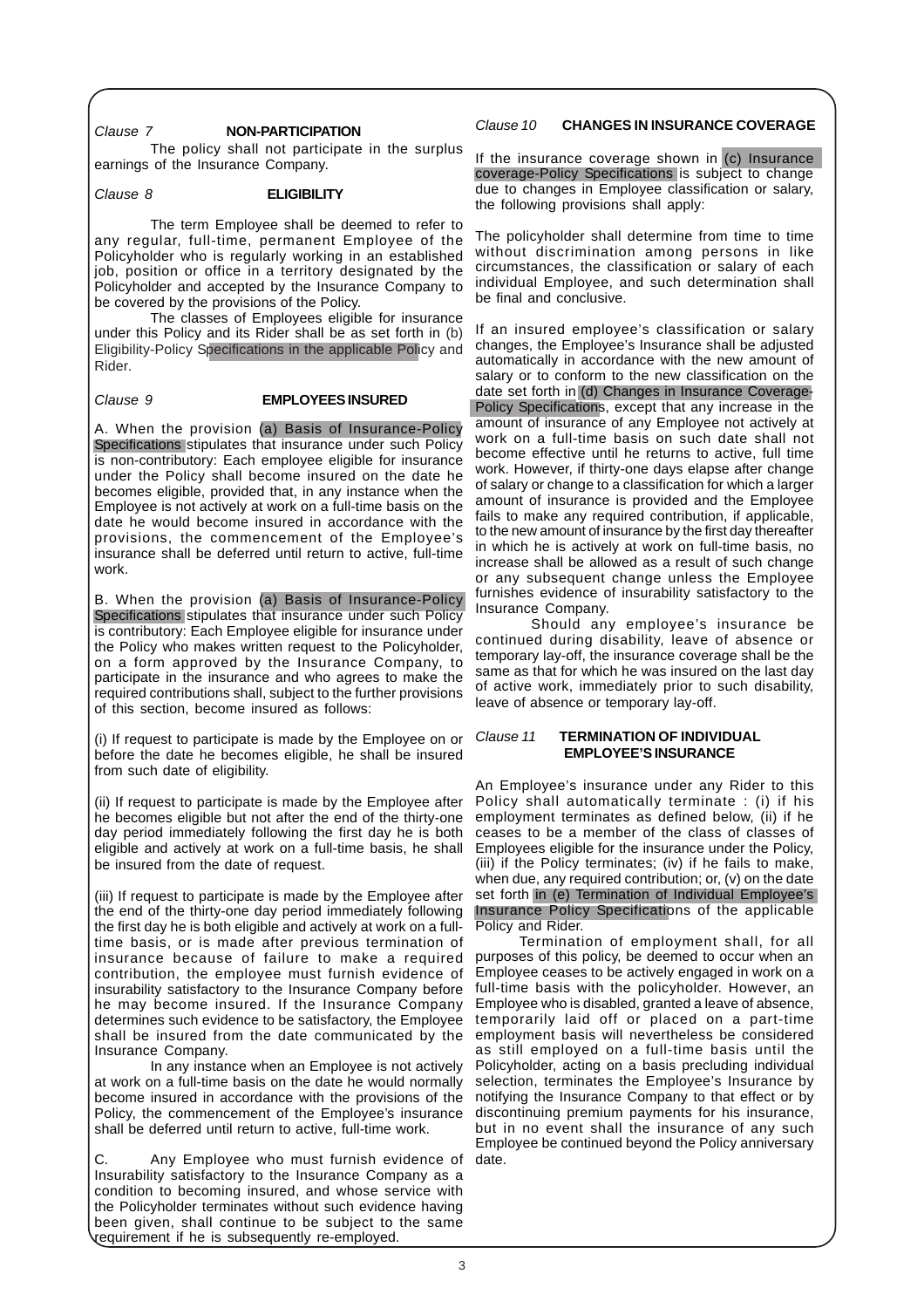#### Clause 12 **BENEFICIARY**

The provisions of this clause shall apply if an Employee's Insurance under this Policy and its Rider provides a benefit payable because of his death.

Such benefit shall be payable to the person/s designated by him as his Beneficiary on a form furnished by or satisfactory to the Insurance Company.

The Employee may, from time to time and without the consent of his Beneficiary, change the Beneficiary by filing written notice of the change through the Policyholder on a form furnished by or satisfactory to the Insurance upon which a claim under this Policy may be based Company. The new designation shall take effect on the date the notice was signed, but without prejudice to the Insurance Company on account of any payment made by the Insurance Company on the basis of its records at the particulars sufficient to identify the insured, shall be time such payment is made.

If more than one Beneficiary is designated and in such designation the Employee has failed to specify their receipt of such notice, will furnish forms for filling proof respective interests, the Beneficiaries shall share equally. If any designated Beneficiary predeceases the Employee, the interest of such Beneficiary shall terminate and shall be shared equally by such of the Beneficiaries as survive the Employee, unless the Employee has made written required above shall not invalidate or reduce any claim request to the contrary in his Beneficiary designation. Any if it shall be shown not to have been reasonably possible, amount of insurance for which there is no Beneficiary at the death of the Employee shall be payable to the legal heir of the Employee as per the Clause 38 of Insurance Act, 2049.

#### Clause 13 **AGE CORRECTION**

If the age of any Employee insured under this Policy is misstated, there shall be an equitable adjustment of premiums under the Policy. The Employee's insurance the body and unless prohibited by law, to request or hereunder shall remain unchanged if the insurance order an autopsy either before or after burial. coverages applicable to the individual Employees under this Policy and its Riders to this Policy do not depend upon age; but if the change in age affects the Employee's insurance coverages, they shall be corrected accordingly and the premium adjustment shall take such correction into account.

#### Clause 14 **PARTICIPATION REQUIREMENTS**

A. When the provision (a) Basis of Insurance –Policy Specifications of Policy and its Riders stipulates that be equitably entitled thereto. insurance is non contributory the Employees insured under such Policy and Rider must be no less than (a) ten **DISPUTE:** In case of any dispute arising out of this Policy (10) in number and (b) one-hundred percent (100%) of will be settled as per the Insurance Act, 2049. those eligible for insurance.

When the provision (a) Basis of Insurance-Policy Clause 17 Specifications of Policy and its Riders stipulates that insurance is contributory the Employees insured under It is hereby agreed that, notwithstanding the provisions such Policy and Rider must be no less than (a) ten (10) in of this Policy and any Riders attached to this Policy, if an number and (b) seventy-five percent (75%) of those eligible Insured dies or becomes disabled as a direct or indirect for insurance.

### Clause 15 **TERMINATION OF POLICYAND RIDERS**

All riders shall terminate upon termination of the Policy. If on the first Policy Anniversary of this Policy or on any premium due date thereafter when the requirements under Clause 14 of The Policy-General Provisions, are not complied with, the Insurance Company may

thereupon terminate such Policy and its Riders provided written notice of the Insurance Company's intention to effect such termination has been given to the Policyholder at least thirty-one days in advance. It is further provided that the Policyholder, or the Insurance Company may terminate this Policy or any Rider to this Policy at any time after the first Policy Anniversary by mailing to the other party written notice of such intention at least thirty-one days in advance of the termination date.

#### Clause 16 **CLAIMS**

**Notice of Claim:** Written notice of an occurrence must be given to the Insurance Company within thirty (30) days of such occurrence. Notice given by or on behalf of the claimant to the Insurance Company with deemed to be notice to the Insurance Company.

**Proof of Loss:** The Insurance Company, upon of loss. The forms must be completed and returned to the Insurance Company within ninety (90) days after the date of the loss for which claim is made. Failure to furnish notice or proof of loss within the time limits to give such notice or proof and that notice and proof were given as soon as was reasonably possible.

**Examinations:** The Insurance Company shall have the right and opportunity through its medical representative to examine the person of the insured when and so often as it may reasonably require during the pendency of a claim hereunder and, in case of death, to investigate the circumstances of death, to examine

**Payment of Claim:** Any payment for loss of life of the insured is payable to the beneficiary in accordance with Clause12-The Policy-General Provisions. All other benefits shall be payable to the Employee unless the Insurance Company determines that the Employee is incompetent or for any reason incapable of executing a valid receipt and no guardian has been appointed, then the Insurance Company may pay any amount otherwise payable to the Employee, to the husband or wife or relative by blood of the Employee or to any other person or institution determined by the Insurance Company to

#### **WAR RESTRICTION CLAUSE**

consequence of his active participation in war or warlike operations, (whether war be declared or not) or of invasion, act of foreign enemy, hostilities, mutiny, riot, civil commotion, civil war, rebellion, revolution, insurrection, conspiracy, military or usurped power, martial law or state of siege, or any of the events or causes which determine the proclamation or maintenance of martial law or state of siege, no payment shall be made under the terms of this policy.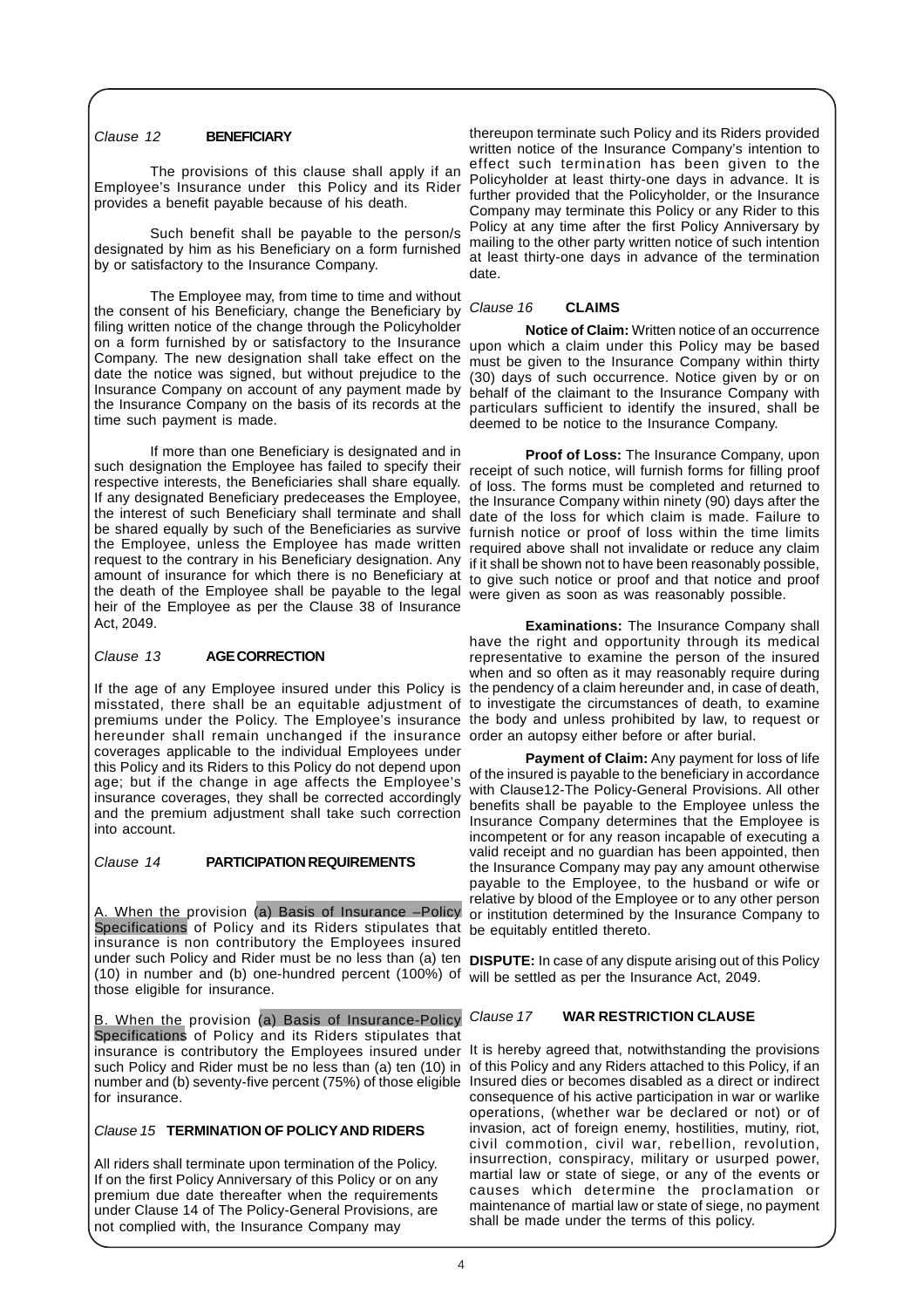# GROUP LIFE INSURANCE POLICY Issued by AMERICAN LIFE INSURANCE COMPANY

(herein called the Insurance Company)

"Policy Specifications" shall form part of the the amount of his insurance under this Policy. Policy.

# Clause 1 **DEATH BENEFIT**

If an Employee dies while insured under this A. In the event that the period set forth in (g) Policy, the Insurance Company will, upon receipt Extension of death benefit - Rider Specifications of due proof in writing of the death of the following discontinuance of premium payments Employee, pay the amount for which the exceeds twelve months the employee must Employee is insured under this Policy to the submit at his own expense, due proof in writing person or persons entitled thereto under the to the Insurance Company within three months provisions of this Policy.

# Clause 2 **INSURANCE COVERAGE**

The insurance coverage applicable to each benefit shall terminate on that anniversary, Employee insured in accordance with the unless previously terminated. Provisions, shall be as set forth in (c) Insurance B. The insurance Company shall have the right provisions of Clause 9 of the Policy-General Coverage- Policy Sepecification.

# Clause 3 **SUICIDE**

If any Employee commits suicide, while sane or to submit to any such examination this benefit insane, within one year from the date his shall terminate unless previously terminated. coverage under this Policy and its Riders commences, no benefits shall be payable.

# Clause 4 **NO ASSIGNMENT**

An Employee's insurance under this Policy shall premium rate per 1,000 of life insurance in be non-assignable.

# Clause 5 **EXTENSION OF DEATH BENEFIT** by applying the individual rates shown in the

If an Employee becomes and remains totally Insurance," to the amounts of life insurance in disabled from bodily injury or disease which force at the respective ages. completely prevents him from engaging in any business or occupation for remuneration or profit and the total disability occurs.

- (a) while he is insured under this Policy and prior to his sixtieth birthday and
- (b) after he has been continuously insured under this Policy for at least twelve (12) months and he dies within the period set forth in (g) Extension of Death Benefit – Rider Specifications

**THE INSURANCE COMPANY** hereby agrees following discontinuance of premium payments, that the following provisions, as modified and while remaining continuously so disabled, then defined under the attached Group Life Insurance upon due proof of such disability and death, the Policy Specifications, hereinafter refered to, as Insurance Company will pay under this Clause,

> The Extension of Death Benefit provision shall be subject to the further following conditions:

preceding each anniversary of the premium discontinuance date that he has been totally and continuously disabled since said date. If he fails to submit such proof within the time limit, this

and opportunity to have a medical representative of the Insurance Company examine the Employee when and so often as it may reasonably require. Upon failure of the Employee

# Clause 6 **COMPUTATION OF PREMIUMS**

At the issuance of this Policy, the Insurance Company will calculate an average monthly accordance with the following:

The initial monthly premium will be determined "Initial Table of Individual Rates per 1,000 of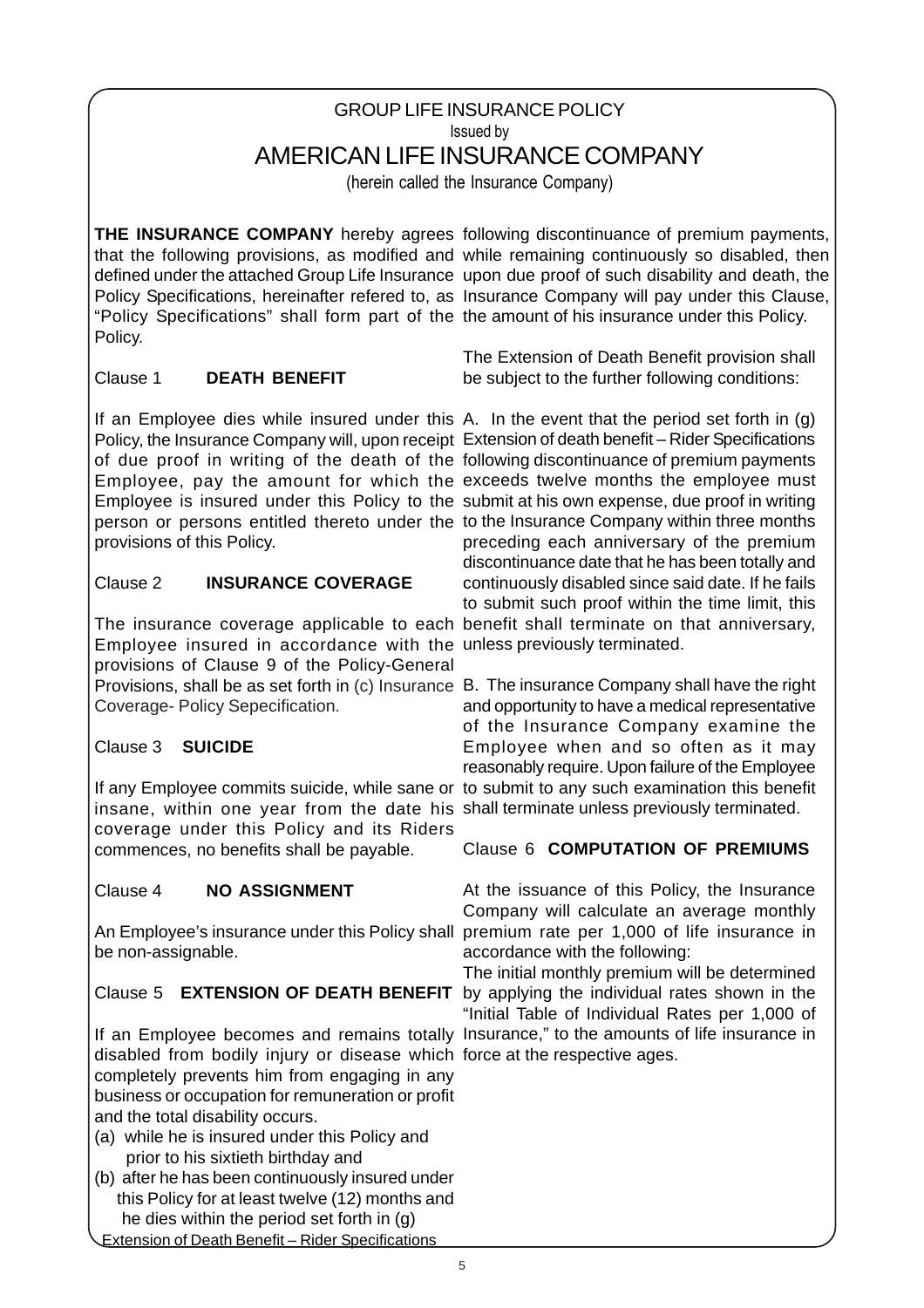| <b>Monthly</b> |      | <b>Monthly</b> |      | <b>Monthly</b> |      |
|----------------|------|----------------|------|----------------|------|
| Age            | Rate | Age            | Rate | Age            | Rate |
| 16             | .20  | 36             | .34  | 56             | 1.80 |
| 17             | .21  | 37             | .36  | 57             | 1.97 |
| 18             | .22  | 38             | .38  | 58             | 2.14 |
| 19             | .23  | 39             | .41  | 59             | 2.32 |
| 20             | .23  | 40             | .45  | 60             | 2.51 |
|                |      |                |      |                |      |
| 21             | .24  | 41             | .49  | 61             | 2.72 |
| 22             | .24  | 42             | .53  | 62             | 2.96 |
| 23             | .25  | 43             | .58  | 63             | 3.21 |
| 24             | .25  | 44             | .63  | 64             | 3.48 |
| 25             | .25  | 45             | .68  | 65             | 3.78 |
|                |      |                |      |                |      |
| 26             | .25  | 46             | .74  | 66             | 4.11 |
| 27             | .26  | 47             | .81  | 67             | 4.48 |
| 28             | .26  | 48             | .89  | 68             | 4.89 |
| 29             | .26  | 49             | .97  | 69             | 5.34 |
| 30             | .27  | 50             | 1.06 | 70             | 5.81 |
|                |      |                |      |                |      |
| 31             | .27  | 51             | 1.16 | 71             | 6.32 |
| 32             | .28  | 52             | 1.26 | 72             | 6.84 |
| 33             | .29  | 53             | 1.38 | 73             | 7.38 |
| 34             | .30  | 54             | 1.51 | 74             | 7.95 |
| 35             | .32  | 55             | 1.65 | 75             | 8.56 |
|                |      |                |      |                |      |

# Initial Table of Individual Rates per 1,000 of Insurance

The premiums thus calculated shall be subject to the further calculations shown under (h) Computation of Premiums – Policy Specifications.

On each Policy Anniversary following the Policy Effective Date, or on any other premium due date on which the Initial Table of Individual Rates is changed in accordance with the provisions of Clause 4 of the Policy–General Provisions, or whenever the extent of coverage under this Policy is changed by amendment, the Insurance Company may require that the average rate be correspondingly redetermined, according to the then attained ages of all the Employees insured. Each monthly premium charge for the insurance under this Policy shall be equal to the product of the total amount of insurance in force under this Policy on the due date of the premium and the average monthly rate then in effect, provided that the monthly premium charges for the insurance under this Policy may be computed by any other method mutually agreeable to the Insurance Company and the Policyholder which produces approximately the same total amount. If premiums under the Policy are payable annually, semi-annually or quarterly, the premium charges for the insurance under this Policy shall be computed by a method mutually agreeable to the Insurance Company and the Policyholder.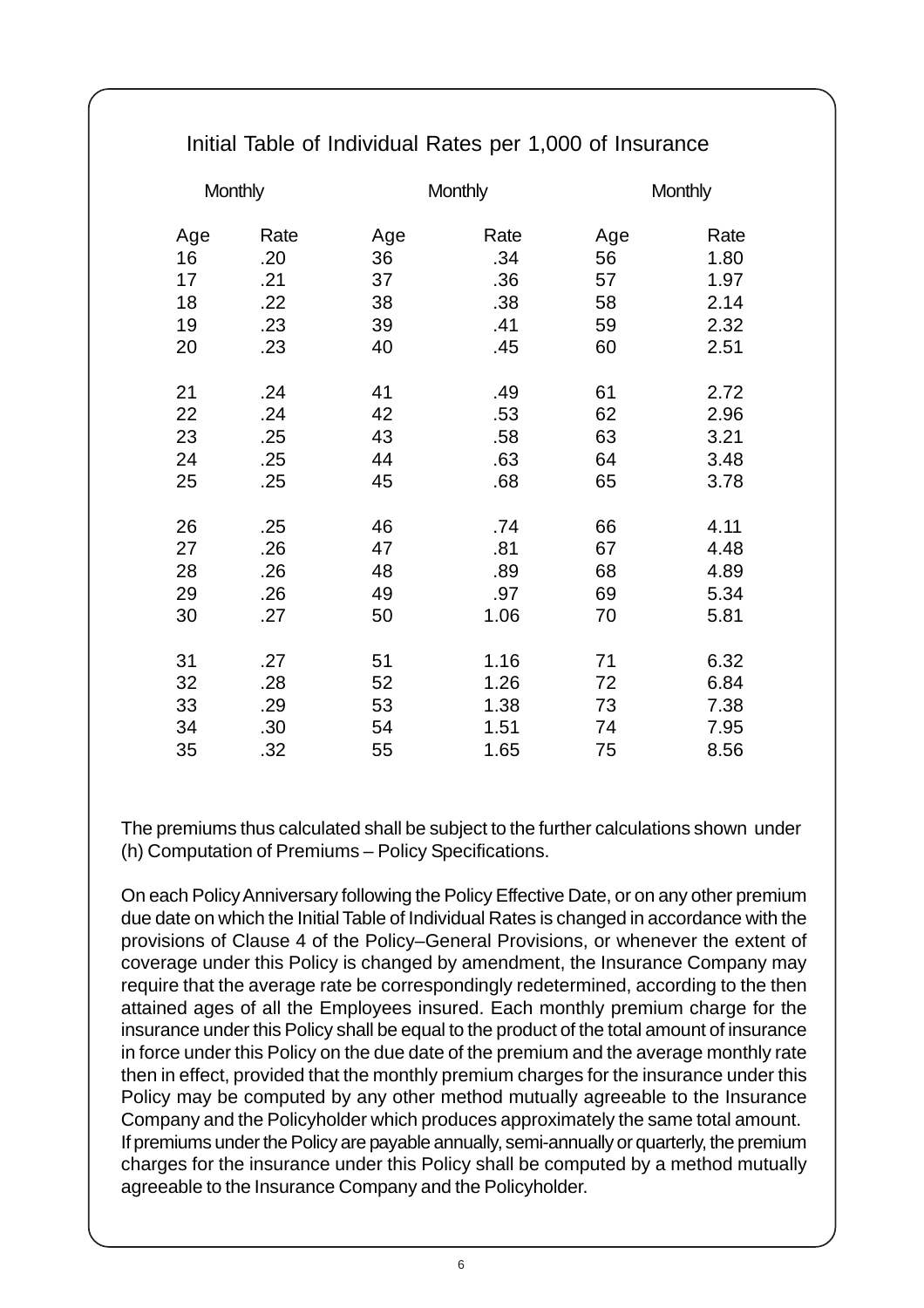# **GROUP PERSONAL ACCIDENT INSURANCE RIDER**

#### Issued by AMERICAN LIFE INSURANCE COMPANY (herein called the Company)

THE COMPANY hereby agrees that the following provisions, as modified and defined under the attached Group Personal Accident Insurance Rider Specifications, hereinafter referred to as "Rider Specifications" is attached to Group Life Insurance Policy and shall form part of the Policy.

## **PART I - DEFINITIONS**

**"Injury"** means accidental bodily injury occurring while this Rider is in force as to the Insured Person whose Injury is the basis of claim, and resulting, directly and independently of all other causes, in loss covered by the Rider.

**"Insured Person"** means an active, full-time, permanent, salaried employee of the Policyholder between the ages of eighteen (18) and sixty-nine (69) years, and whose name is reported to the Company and accepted for coverage.

**"Permanent"** means total irremediable loss of use which has continued uninterruptedly for a period of at least twelve (12) calendar months and at the expiry of this period is beyond hope of improvement.

**"Totally and Permanently Disabled"** means the Insured Person is unable to engage in any substantially gainful occupation or employment for the remainder of the Insured Person's life.

**"Deductible"** means the amount of expense or loss, as stated in the Schedule of Benefits, to be paid by the Insured Person, before the Rider benefits become payable.

**"Elimination Period"** means the number of the consecutive days as stated in the Rider Specifications, commencing with the first day the Insured Person is Totally Disabled, for which no benefits are payable.

**"Pre-Existing Condition"** means any Injury or other physical condition (including any condition from which death ensues), that was diagnosed, treated, or for which a Physician was consulted at any time prior to the accident that resulted in a claim under this Rider.

**"Physician"** means a person legally licensed to practice medicine and / or surgery other than the Insured Person or a member of the Insured Person's immediate family.

**"Hospital"** means an establishment which meets all of the following requirements: (1) holds a license as a hospital , if licensing is required in the country or governmental jurisdiction; (2) operated primarily for the reception, care and treatment of sick, ailing or injured persons as in-patients; (3) provides 24-hour a day nursing service by registered or graduate nurses; (4) has a staff of one or more physicians available at all times; (5) provides organized facilities for diagnosis and major surgical procedures; (6) is not primarily a clinic, nursing, rest or convalescent home or similar establishment and is not, other than incidentally, a place for alcoholics or drug addicts; (7) maintains necessary equipment and operating room facilities.

**"Reasonable, Customary and Necessary"** means any medical charge which is charged for treatment, supplies or medical services medically necessary to treat the Insured Person's condition and does not exceed the usual level of charges for similar treatment, supplies or medical services in the locality where the expenses are incurred; and does not include charges that would not have been made if no insurance existed.

**"Coverage Commencement Date"** wherever used in this Rider means: (a) the Effective Date of Individual Insurance; (b) the date stated in the relevant endorsement when subsequent changes are made to the coverage; or (c) the date of reinstatement of the Policy and its Rider in case of any reinstatement, whichever is later.

**"Sickness"** wherever used in this Rider shall mean sickness or disease contracted and commencing after the Effective Date of this Rider as to the Named Insured whose sickness is the basis of claim.

## **PART II - BENEFITS**

**The coverage stated hereunder are valid only in respect of the Benefits specifically indicated in the Rider Specifications by the insertion of the amount of indemnity, its limitation and of the appropriate premium. Such benefits under the Rider shall be in addition to the benefit under the Policy.**

## **SECTION 1 - LOSS OF LIFE INDEMNITY**

If a covered Injury results in death of an Insured Person within one hundred eighty (180) days after the date of the accident, the Company will pay the Principal Sum applicable to such Insured Person in accordance with the Classification of Insured Persons and Rider Specifications, less any other amount paid or payable under Sections 2 and/or 3.

## **SECTION 2 - DISMEMBERMENT, LOSS OF SIGHT, HEARING SPEECH INDEMNITY**

If an Injury results in any of the following losses to the Insured Person within one hundred twenty (120) days after the date of the accident, the Company will pay in one lump sum the applicable percentage indicated here below to be applied to the Principal Sum stated in the Schedule of Benefits applicable to such Insured Person in accordance with the Classification of Insured Persons and Schedule of Benefits: Loss of:

| IOO% |
|------|
| 100% |
| 100% |
| 100% |
| 100% |
| 100% |
| 50%  |
| 50%  |
|      |
|      |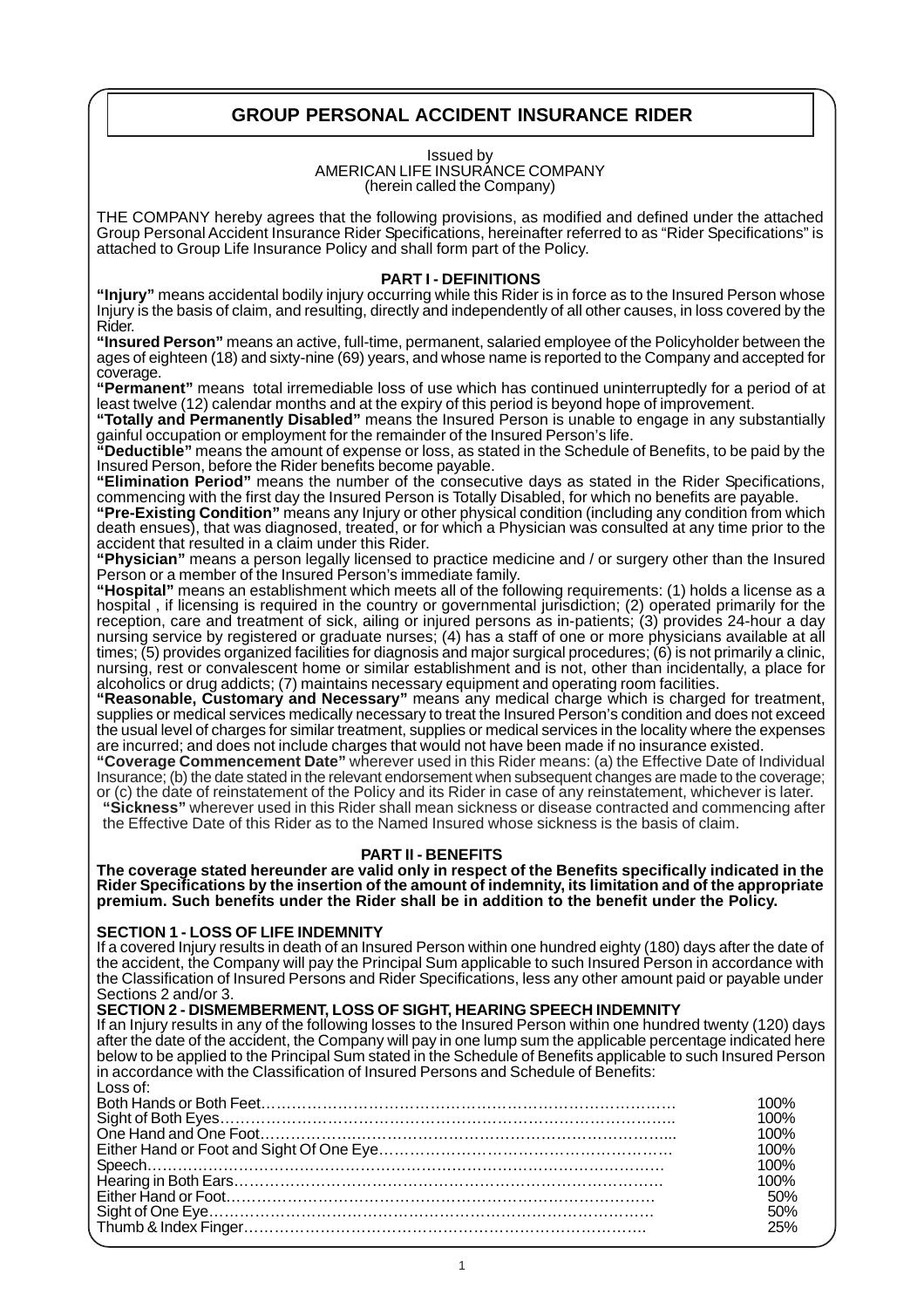"Loss" wherever used herein means the total loss of functional use or complete and permanent severance: - With reference to hand or foot: at or above the wrist or ankle joint

- With reference to Thumb and Index: at or above the metacarpi phalangeal joints
- With reference to the sight, hearing or speech: the entire and irrecoverable loss of sight, hearing or speech as certified by a licensed physician specializing in Ophthalmology or Otolaryngology.

In case of occurrence of more than one of the losses specified above, the total indemnity payable hereunder is established by adding the indemnity corresponding to each single loss up to a maximum limit of 100% of the Principal Sum.

The occurrence of any loss/losses to the Insured Person for which the Principal Sum is payable shall at once terminate the insurance of the Insured Person under the Rider, but such termination shall be without prejudice to any claim originating out of the accident causing such loss/losses.

# **SECTION 3 - TOTALAND PERMANENT DISABILITY**

If, as the result of a covered Injury, and commencing within one hundred eighty (180) days after the date of the Injury, an Insured Person becomes Totally Disabled, and such disability has continued for a period of twelve (12) consecutive months and if the Insured Person is Totally and Permanently Disabled at the end of this period, the Company will pay the Principal Sum applicable to such Insured Person in accordance with the Classification of Insured Persons and Rider Specifications less any amount paid or payable as a result of the same accident under Section 2 in one lump sum.

# **SECTION 4 - LIMITATIONS AND TERMINATION OF INDIVIDUAL INSURANCE**

No indemnity will be paid under any circumstances for more than one of the losses, the greatest for which provision is made in Section 1 "Loss of life Accident Indemnity", or Section 2 "Dismemberment, Loss of Sight, Hearing, Speech Indemnity", or Section 3 " Total and Permanent Disability".

The occurrence of any specified loss/losses in respect of an Insured Person for which the full Principal Sum is payable shall at once terminate his/her insurance under the Rider, but such termination shall be without prejudice to any claim originating out of the accident causing such loss.

# **SECTION 5 – WEEKLY ACCIDENT INDEMNITY**

If, as the result of a covered Injury, and commencing within thirty (30) days after the date of the accident, the Insured Person is Totally Disabled and remains so continuously for a period in excess of the Elimination Period (if any), the Company will pay periodically the Weekly Accident Indemnity applicable to such Insured Person in accordance with the Classification of Insured Persons and the Schedule of Benefits beginning with the first day following such Elimination Period, for the continuous duration of Total Disability, but not to exceed the maximum period of fifty two (52) weeks.

If the Insured Person is Totally Disabled for a portion of a week, one seventh (1/7) of the Weekly Benefit shall be payable for each day the Insured Person is Totally Disabled, subject to the Elimination Period.

Following any period of Total Disability for which benefits are paid or payable, any subsequent disability, resulting from or contributed to the same cause(s), shall be considered a continuation of the same disability and the Company's liability for the entire period shall not exceed the applicable Maximum Period stated on the Schedule of Benefits.

# **SECTION 6 – ACCIDENT MEDICAL EXPENSE REIMBURSEMENT**

If, as a result of a covered Injury, and commencing within thirty (30) days after the date of the Injury, an Insured Person shall require treatment by a Physician, use of Hospital facilities, or the employment of a licensed or graduate nurse while at the Hospital, the Company will pay the Reasonable, Customary and Necessary medical expenses incurred within fifty two (52) weeks from the date of the accident for such Physician treatment, Hospital charges and nurses fees, which are in excess of the Deductible (if any) stated in the Schedule of Benefits, but not to exceed the Amount payable to such Insured Person in accordance with the Classification of Insured Persons and Schedule of Benefits as the result of any one accident.

# **SECTION 7 - ACCIDENT IN-HOSPITAL INCOME (Weekly Benefit)**

If, as a result of a covered Injury, an Insured Person shall be necessarily confined within a Hospital as an Inpatient under the continuous attendance of a Physician, the Company will pay the Weekly Benefit stated in the Schedule of Benefits for each week that the Insured Person shall be confined therein, up to fifty-two (52) weeks, commencing immediately following the Elimination Period (if any) stated in the Schedule of Benefits. If the Insured Person is confined for a portion of a week, one seventh (1/7) of the Weekly Benefit shall be payable for each day of the confinement subject to the Elimination Period (if any) stated in the Schedule of Benefits.

"In-patient" as used herein means an Insured Person who is confined in a Hospital as a registered bed patient for at least one (1) day.

"Elimination Period" wherever used in this section means the number of consecutive days as stated in the Schedule of Benefits, commencing with the first day the Insured Person is confined in Hospital, for which no benefits are payable.

# **SUCCESSIVE PERIODS OF HOSPITAL CONFINEMENT**

If, within twelve (12) months following a period of Hospital confinement for which indemnity is paid or payable under this Rider, the Insured Person shall be readmitted and confined as an In-Patient, due to the same or related causes, the Company's liability for the entire period shall be subject to the limitations applicable in the part or parts of this Rider under which the original period of confinement was indemnified. If subsequent confinement as an In-Patient is separated by more than twelve (12) months, the confinement will be considered a new period confinement and indemnified in accordance with appropriate provisions of this Rider.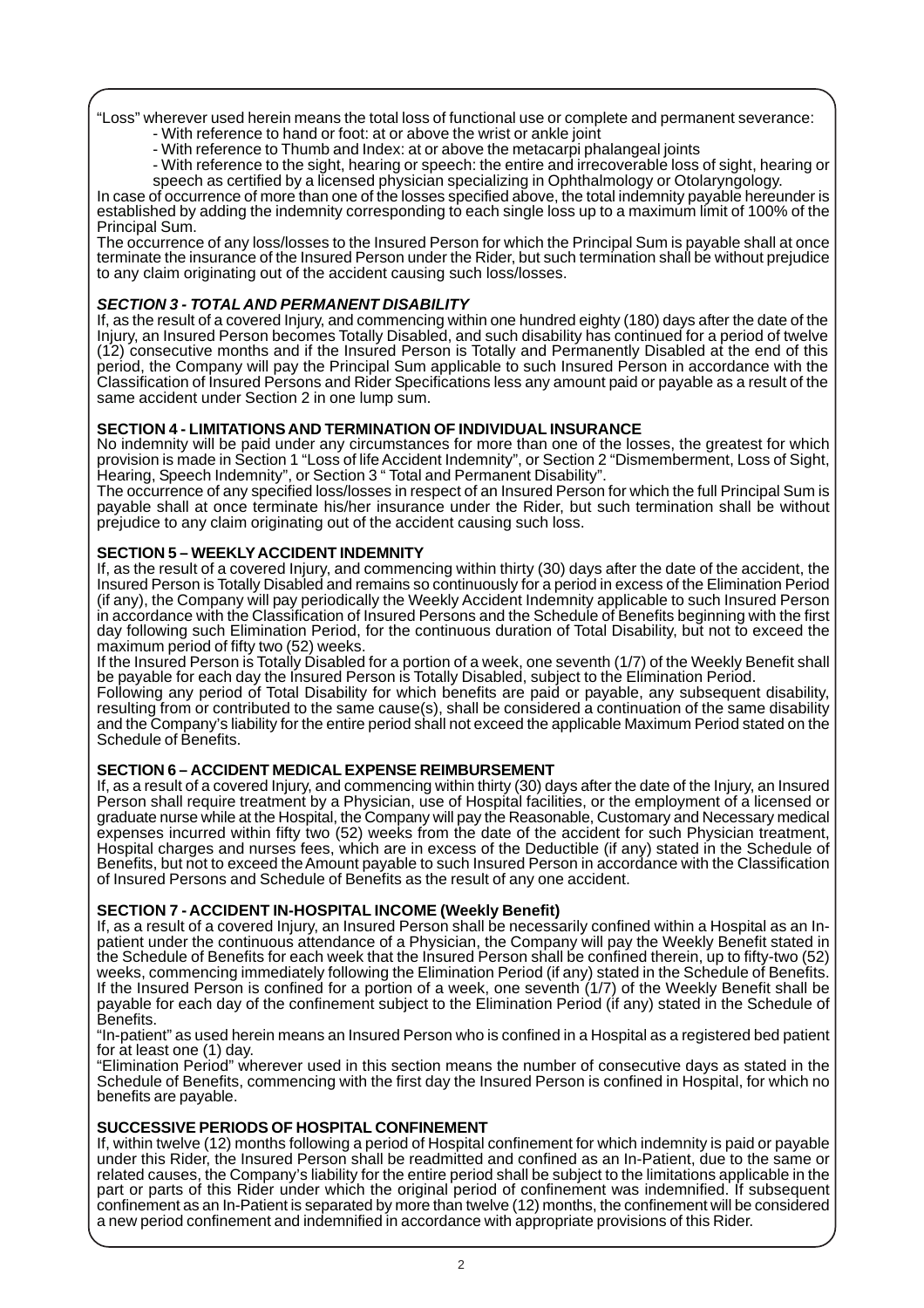#### **SECTION 8. ACCIDENT & SICKNESS IN-HOSPITAL INCOME a. Benefit**

When, as the result of Injury or commencement of Sickness, a Named Insured shall be necessarily confined within a Hospital as an In-patient under the continuous attendance of a Physician, the Company will pay the Weekly Benefit stated in the Schedule of Benefits, for each week that the Named Insured shall be confined therein, up to fifty-two (52) weeks, commencing immediately following the Elimination Period (if any) stated in the Schedule.

If the Named Insured is confined for a portion of a week, one seventh (1/7) of the Weekly Benefit shall be payable for each day of the confinement subject to the Elimination Period (if any).

## **b. Limitation**

Hospital confinement resulting from Injury or Sickness related to tonsils, hernia or female organs of reproduction will be covered as per the terms of this Rider provided Injury has occurred or Sickness has been contracted or has commenced after one hundred and twenty (120) days from the Effective Date of this Policy and its Rider.

## **c. Successive Periods Of Hospital Confinement**

If, within twelve (12) months following a period of Hospital confinement for which indemnity is paid or payable under this Form, the Named Insured shall be readmitted and confined as an In-patient, due to the same or related causes, the Company's liability for the entire period shall be subject to the limitations applicable in the part or parts of this Rider under which the original period of confinement was indemnified. If subsequent confinement as an In-patient is separated by more than twelve (12) months, the confinement will be considered a new period of confinement and indemnified in accordance with the appropriate provisions of this Rider.

## **SECTION 9 - AGGREGATE LIMIT OF LIABILITY**

The Company shall not be liable for any amount in excess of the Aggregate Limit of Liability stated on the Rider Specifications. If the aggregate amount of all indemnities otherwise payable by reason of coverage provided under this Rider exceeds such Aggregate Limit of Liability, the maximum indemnity payable to any one Insured Person will be a percentage of the indemnity otherwise payable. The percentage will be determined by dividing the Aggregate Limit of Liability by the aggregate amount of all such indemnities.

## **PART III – FLYING COVERAGE**

Coverage as respects flying is limited to Injury sustained during such trip while the Insured Person is riding as a fare paying passenger (but not as a pilot, operator or member of the crew) in or on, boarding or alighting from:

- 1. a certified passenger aircraft provided by a commercial airline on any regular, scheduled or non-scheduled, special or chartered flight, and operated by a properly certified pilot flying between duly established and maintained airports; or
- 2. any transport type aircraft operated by the Military Airlift Command (MAC) of the United States of America or by a similar air transport service of any duly constituted governmental authority of the recognized government of any nation anywhere in the world.

# **PART IV- POSTPONEMENT OF EFFECTIVE DATE**

The insurance provided by this Rider shall become effective as to an insured Person if such Insured Person is Hospital confined, disabled, or receiving payment for a claim when such insurance would otherwise take effect. The coverage on such person shall take effect thirty-one (31) days after such hospital confinement or disability terminates, or payment of claim ceases, whichever is the latter.

# **PART V - GENERAL EXCEPTIONS**

This Rider does not cover and no payment shall be made in respect to:

1. Any loss caused by or resulting from:

- a) Intentionally self-inflicted Injury, suicide or any attempt thereat while sane or insane; nor
- b) If involved in war, invasion, act of foreign enemy, hostilities or warlike operations (whether war be declared or not), mutiny, riot, civil commotion, strike, civil war, rebellion, revolution, insurrections; terrorism act, shelling, sniping, ambushes, and all acts of similar nature; or any period an Insured Person is serving in the Armed Forces of any country or international authority, whether in peace or war, and in such an event the Company, upon written notification by the Policy holder, shall return the pro rata premium for any such period of service; nor
- 2. Acquired Immune Deficiency Syndrome (AIDS) or AIDS related
- 3. Any loss occurring while:
	- a) The Insured Person is flying in any aircraft or device for aerial navigation except as specifically provided herein;
	- b) The Insured Person is participating in professional sports, whether practicing or playing, competitions, races, matches in land, air or sea, hazardous sports/activities such as rock climbing, mountaineering, bungee jumping, river rafting, pot-holing, parachuting, paragliding, skiing or scuba diving.
- 4. Loss sustained or contracted in consequence of a Insured Person being intoxicated or under the influence of any narcotic or drug unless administered on the advice of a Physician; nor
- 5. Congenital anomalies and conditions arising out of or resulting therefrom; Hernia ; nor
- 6. Pre-Existing Conditions; nor
- 7. Bacterial infections except pyogenic infections which are caused by an accidental wound; nor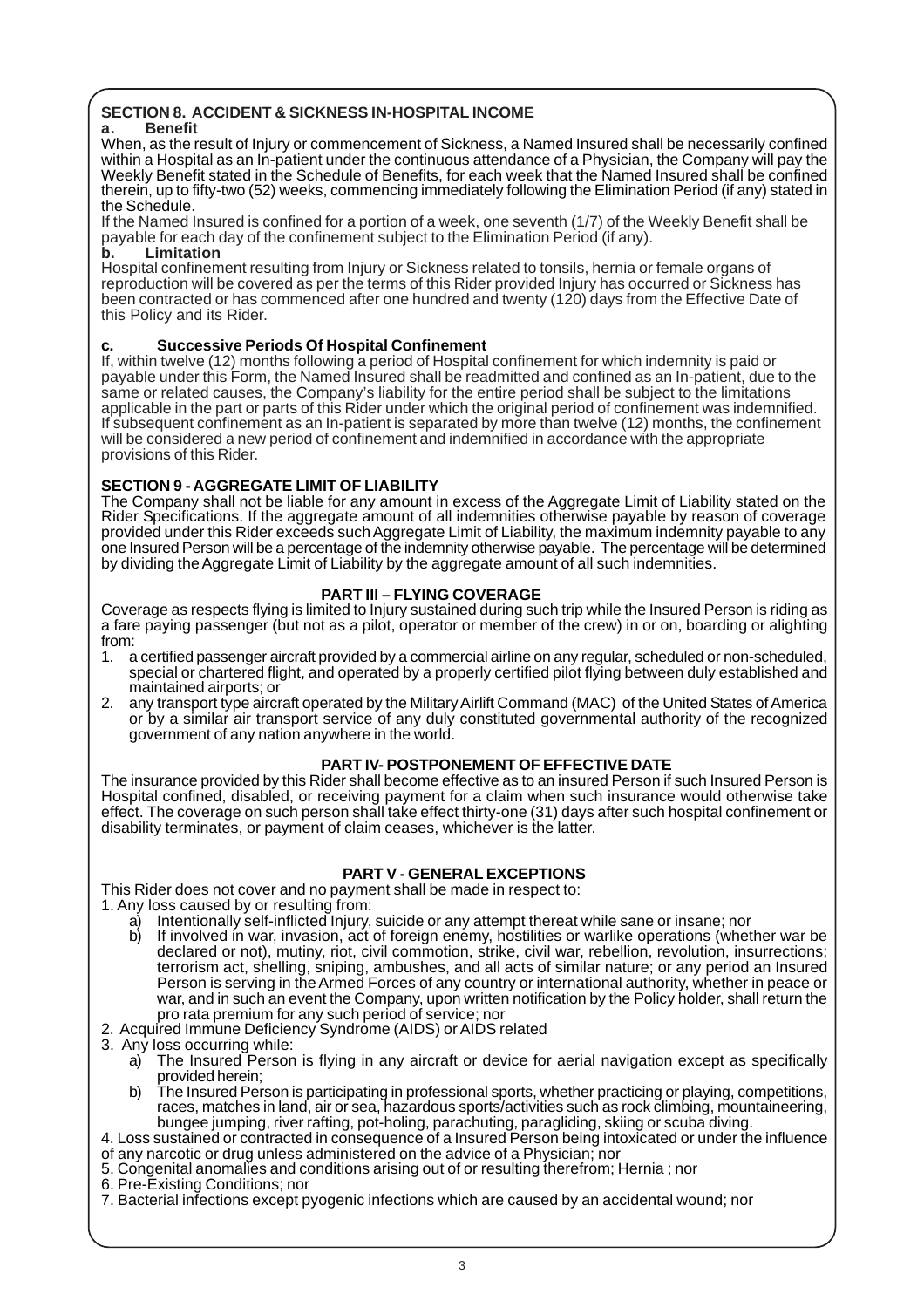8. Any loss of which a contributing cause was the Insured Person's attempted commission of, or willful participation in, an illegal act or any violation or attempted violation of the law or resistance to arrest by the Insured Person; nor

9. Pregnancy, childbirth or miscarriage.

10. General check-ups;

11. Any mental or nervous disorder or rest cures;

12. Stay in sanatoriums for whatever reasons and whatever treatment;

13. Dental care and treatment or surgery except to sound natural teeth as occasioned by injury;

14. Cosmetic or plastic surgery except as a result of Injury.

15. Travel to or stay in any of the following countries: Iraq, Afghanistan, West Africa, North Korea,

Chechnya, Burma, Sudan, Libya, Iran, Cuba.

The claimant shall, if so required, and as condition precedent to any liability of the Company, prove that the loss did not in any way arise under or through any of the excepted circumstances or causes under this Rider.

# **PART VI - UNIFORM PROVISIONS**

**1. Entire Contract, Changes**: This Rider, including the endorsements and attached papers, if any, and the applications of the Insured Persons, if any, constitute the entire contract of insurance.No change in the Rider shall be valid until approved by an officer of the Company and unless such approval be endorsed hereon or attached hereto. No Agent has authority to changes this Rider or to waive any of the provisions of this Rider.

**2. Consideration:** This Rider is issued on the basis of the declarations made in the application for insurance, and in consideration of the payment in advance of the premium specified in the Rider Specifications.

**3. Effective Date**: This Rider takes effect on the Rider Effective Date. After taking effect this Rider continues in effect until the Policy Anniversary and may continue in effect thereafter subject to the "Grace Period" and "Renewal Conditions" set forth herein. All periods of insurance shall begin and end at 12.01am, at the address of the Policyholder.

**4. Termination Dates of Individual Insurance**: Insurance of any Insured Person shall terminate immediately on the earliest of :

i) The date the Policy or this Rider is terminated;

ii) The date the Insured Person is no longer eligible within the Classification of Insured Persons;

iii) The premium due dates if the required premium is not paid.

Any such termination shall be without prejudice to any valid claim originating prior to the date of termination. **5. Renewal Conditions**: The Rider may be renewed with the consent of the Company from term to term by payment of the premium in advance at the Company's rate in force at the time of renewal.

**6. Reinstatement of Rider**: When this Rider terminates by reason of non-payment of premium, any subsequent acceptance of a premium and reinstatement of the Rider by the Company shall solely be at the Company's option and shall only cover loss resulting from Injury sustained after the date of such reinstatement.

**7. Cancellation**: The Company may cancel this Rider at any time by written notice delivered to the Policyholder, or mailed to the last address as shown by the records of the Company, stating when, not less than fifteen (15) days thereafter, such cancellation shall be effective. In the event of cancellation, the Company will return promptly the pro rata unearned portion of any premium actually paid by the Policyholder. Such cancellation shall be without prejudice to any valid claim or originating prior thereto. In

the event the Rider is cancelled by the Policyholder, the earned premium shall be computed in accordance with the short rate table used by the Company at the time of cancellation.

**8. Notice of Claim**: Written notice of claim must be given to the Company within thirty (30) days after the occurrence or commencement of any loss covered by the Rider or as soon thereafter as is reasonably possible. In the event of Accidental Death immediate notice thereof must be given to the Company. Written notice of claim given by or on behalf of the Insured Person to the Company, or to any authorized official of the Company with information sufficient to identify the Insured Person and the Policyholder shall be deemed as notice to the Company.

**9. Claim Forms**: The Company, upon receipt of a notice of claim, will furnish to the claimant such forms as are usually required by the Company for filing proofs of loss.

**10. Time for Filing Claim Forms**: Completed claim forms and written proof of loss must be furnished to the Company within ninety (90) days after the date of such loss. Failure to furnish such proof within ninety (90) days shall not invalidate nor reduce any claim if it was not possible to give proof within such time. However, in no event will any claim be honored if proof of loss is not received within eighteen (18) months from the date of loss.

**11. Time of Payment of Claim**: Benefits payable under this Rider for any loss, other than loss for which this Rider provides any periodic payments, will be paid immediately upon receipt of due written proof of such loss satisfactory to the Company. Subject to due written proof, all accrued benefits for loss for which this Rider provides periodic payment will be paid monthly and any balance remaining unpaid upon the termination of liability will be paid immediately upon receipt of due written proof.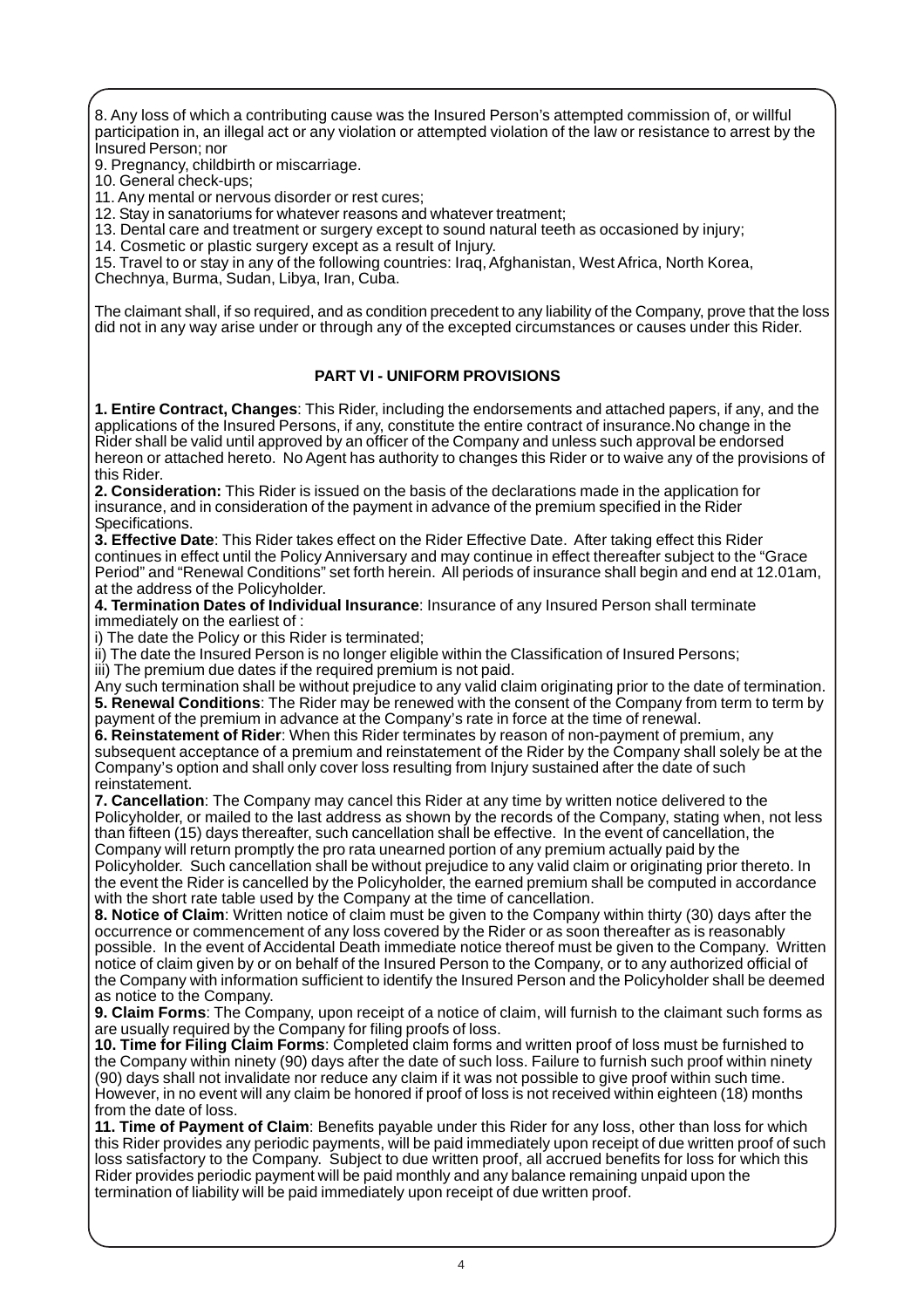# **GROUP CRITICAL ILLNESS INSURANCE RIDER**

#### Issued by AMERICAN LIFE INSURANCE COMPANY (Hereinafter called the Company)

THE COMPANY hereby agrees that the following provisions as modified or defined under the attached "Group Critical Illness Rider Specifications (hereinafter referred to as the "Rider Specifications") is attached to the Group Life Insurance Policy (Policy No. mentioned in Rider Specifications) and shall form part of the Policy.

## **PART I - DEFINITIONS**

**1 - "Activities of Daily Living"** wherever used in this Rider shall have the following meanings:

- a) Washing: the ability to wash in the bath or shower (including getting into and out of the bath or shower) or wash satisfactorily by other means;
- b) Dressing: the ability to put on, takes off, secure and unfasten all garments and as appropriate, any braces, artificial limbs or other surgical appliances;
- c) Transferring: the ability to move from a bed to an upright chair or wheelchair and vice versa;<br>d) Mobility: the ability to move indoors from room to room on level surfaces:
- Mobility: the ability to move indoors from room to room on level surfaces;
- e) Toileting: the ability to use the lavatory or otherwise manage bowel and bladder functions so as to maintain a satisfactory level of personal hygiene;
- f) Feeding: the ability to feed one self once food has been prepared and made available.

**2 - "Coverage Commencement Date"** wherever used in this Rider means: (a) the Effective Date of Individual Insurance; (b) the date stated in the relevant endorsement when subsequent changes are made to the coverage; or (c) the date of reinstatement of the Rider in case of any reinstatement, whichever is later.

**3 - "Covered Critical Illness"** wherever used in this Rider means the illnesses as listed and defined in the Schedule of Covered Critical Illnesses upon Diagnosis or performance of any of the covered surgeries stated therein.

**4 - "Diagnosis" or "Diagnosed"** wherever used in this Rider means the definitive Diagnosis made by a Physician as herein below defined, based upon such specific evidence, as referred to herein below in the definition of the particular Critical Illness concerned, or, in the absence of such specific evidence, based upon radiological, clinical, histological or laboratory evidence acceptable to the Company. Such Diagnosis must be supported by the Company's Medical Director who may base his opinion on the medical evidence submitted by the Insured Person and / or any additional evidence that he may require.

In the event of any dispute or disagreement regarding the appropriateness or correctness of the Diagnosis, the Company shall have the right to call for an examination, of either the Insured Person or the evidence used in arriving at such Diagnosis, by an independent acknowledged expert in the field of medicine concerned selected by the Company and the opinion of such expert as to such Diagnosis shall be binding on both the Insured Person and the Company.

**5 - "Hospital"** wherever used in this Rider means an establishment which meets all of the following requirements: (1) holds a license as hospital, if licensing is required in the country or governmental jurisdiction; (2) operates primarily for the reception, care and treatment of sick, ailing or injured persons as in-patients; (3) provides 24 hour a day nursing service by registered or graduate nurses; (4) has a staff of one or more physicians available at all times; (5) provides organized facilities for Diagnosis and major surgical procedures; (6) is not primarily a clinic, nursing home, rest or convalescent home or similar establishment and is not, other than incidentally, a place for alcoholics or drug addicts; and (7) maintains X-ray equipment and operating room facilities.

**6 - "Injury"** wherever used in this Rider means accidental bodily injury occurring to the Insured Person while this Rider is in force and resulting directly and independently of all other causes within one hundred eighty (180) days from the date of its occurrence, in a loss covered by the Rider.

**7 - "Insured Person"** wherever used in this Rider means: (1) any regular, full-time, permanent Employee of the Policyholder aged between 18 and 64 years, who is regularly working in an established job, position or office of the Policyholder in the country of Policy issue, and/or (2) the legal spouse of the Employee, between the ages of 18 and 64 years and residing in the same country as the Employee, and/or (3) unmarried child or children of the Employee and/or the Employee's spouse, under 19 years of age (or under 23 years of age if a full-time student), residing in the same country as the Employee and primarily dependant on the Employee for support, and accepted by the Company to be covered by the provisions of the Rider.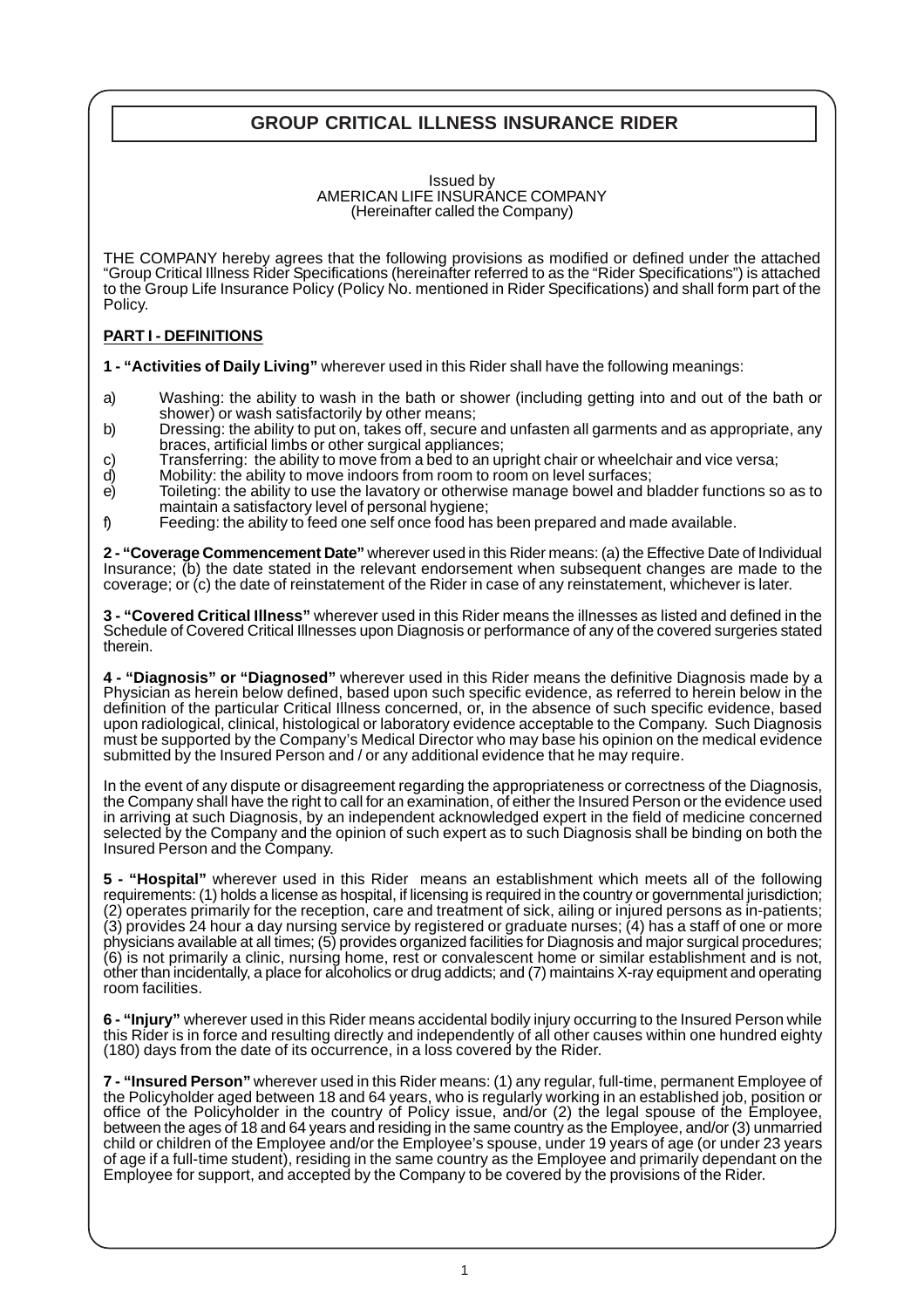**8 - "Physician"** wherever used in this Rider means a person legally licensed to practice medicine and/or surgery other than the Insured Person or a relative to the Insured Person or employer / employee of the Insured Person.

**9 - "Pre-existing Condition"** wherever used in this Rider means any disability which originated prior to the effective date of the Insured's coverage hereunder; this exclusion will cease to apply, however, after 90 days of continuous coverage under this Rider without medical care / treatment having been incurred anywhere or symptoms present which would have caused a prudent person to seek medical care / treatment. This includes but is not limited to use of medicines for the condition.

**10 - "Lump Sum Payment"** wherever used in this Rider means the amount for which the Insured Person is insured under this Rider.

**11 - "Application"** wherever used in this Rider means the application used by the Insured Person for enrollment under the Policy.

**12 - "Schedule of Covered Critical Illness"** wherever used in this Rider means the schedule listing and defining the Covered Critical Illnesses attached to and forming part of this Rider.

# **PART II – GENERAL EXCEPTIONS**

This Rider does not cover and no payment shall be made in respect to:

1. Any loss caused by or resulting from:

- a) Intentionally self-inflicted Injury, suicide or any attempt thereat while sane or insane;
- b) Active participation in war, invasion, act of foreign enemy, hostilities or warlike operations (whether war be declared or not), mutiny, riot, civil commotion, strike, civil war, rebellion, revolution, insurrections; terrorism act, shelling, sniping, ambushes, and all acts of similar nature; or any period an Insured Person is serving in the Armed Forces of any country, whether in peace or war;
- c) Congenital anomalies and conditions arising out of or resulting therefrom;
- d) Any claim caused by an opportunistic infection or malignant neoplasm, or any other sickness condition, if, at the time of the claim, the Insured Person had been Diagnosed as having AIDS ( Acquired Immune Deficiency Syndrome), ARC ( AIDS Related Complex) or having an antibody positive blood test to HIV ( Human Immunodeficiency Virus.)
- 2. Any Pre-Existing Condition.
- 3. Any loss caused by or resulting from:
	- a) Any Illness other than a Diagnosis of Critical Illness as defined in the Schedule of Covered Critical Illness; or
	- b) Any Critical Illness, of which the signs or symptoms first occurred prior to the Coverage Commencement Date, which was disclosed or not disclosed in the Application or health statement.
	- c) Willful misuse of drugs or alcohol
- 4. Any loss occurring while:
	- a) The Insured Person is flying in an aircraft or device for aerial navigation except as a fare paying passenger (not as an operator or crew member) on a commercial airline operated by a properly certified pilot, flying between duly established and maintained airports;
	- b) The Insured Person is participating in competitions, races, contests, matches in land, air or sea; or in any sport related to the following hobbies: mountain climbing, pot holing, paragliding, bungee jumping, parachuting or scuba diving.

**The Insured Person shall, if so required, and as condition precedent to any liability of the Company, prove that the loss did not in any way arise under or through any of the excepted circumstances or causes under this Rider.**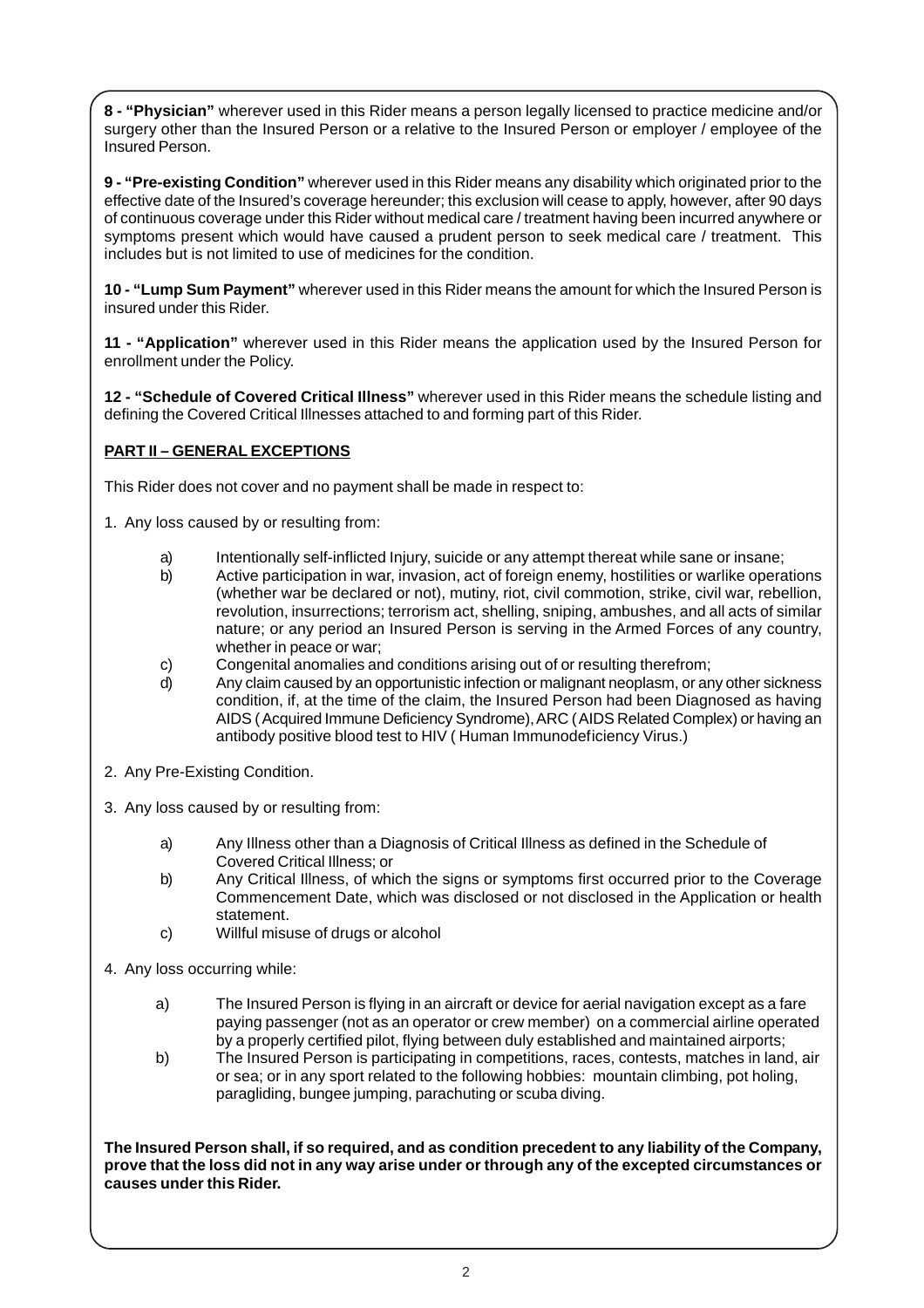# **PART III - BENEFITS**

The Coverage stated hereunder are valid only in respect of the Benefits specifically indicated in the Rider Specifications by the insertion of the amount of indemnity, its limitation and of the appropriate premium.

## **Covered Critical Illnesses**

The Critical Illness Benefit covers any of the Illnesses as listed and defined in the attached Schedule of Covered Critical Illness upon Diagnosis as stated therein and subject to the provisions of the Rider Specifications.

## **LUMP SUM PAYMENT**

Subject to the conditions and provisions contained herein and in the Schedule of Benefits, when the Insured Person is diagnosed to be suffering from a Critical Illness as defined in the Schedule of Covered Critical Illness, the Company shall pay the amount for which the Insured Person is insured under this Rider, provided that all the following conditions are satisfied:

- a) The Insured Person experiences a Critical Illness specifically listed and defined in the Schedule of Covered Critical Illness;
- b) The Critical Illness experienced by the Insured Person is the first incidence of that Critical Illness;<br>c) The signs or symptoms of the Critical Illness experienced by the Insured Person commenced on
- The signs or symptoms of the Critical Illness experienced by the Insured Person commenced on or after the Coverage Commencement Date;
- d) None of the General Exceptions under Part II of the Rider applies; and <br>e) The Insured Person is still living at the time of Diagnosis.
- e) The Insured Person is still living at the time of Diagnosis.

**The occurrence of any Critical Illness for which the "Lump Sum Payment" is paid shall at once terminate the insurance coverage under this Rider.**

## **PART IV - OTHER INSURANCE WITH THE COMPANY:**

If a like Critical Illness Policy or Rider previously issued by the Company to the Insured Person be in force concurrently herewith, making the aggregate indemnity for the "Lump Sum Payment" in excess of the Global Maximum of NPR 18,500,000, the excess insurance shall be void and all premiums paid for such excess shall be returned to the Insured Person or to his estate.

The Global Maximum of NPR 18,500,000 applies to all Critical Care or Critical Illness Shield policies or Riders, notwithstanding any reference to similar benefits under any other policies (Life or Group Policy) granted by the Company to the Insured Person.

## **PART V - UNIFORM PROVISIONS**

**1 - ENTIRE CONTRACT - CHANGES:** This Rider, together with the Application, as well as any forms, Riders and endorsements hereto, if any, constitute the entire contract for the insurance coverage provided hereunder.

No change in this Rider shall be valid until approved by an officer of the Company and unless such approval be endorsed hereon or attached hereto. No agent has authority to change this Rider or to waive any of the Provisions of the Rider.

**2 - CONSIDERATION:** This Rider is issued on the basis of the declarations made in the Application for Insurance, and in consideration of the payment in advance of the premium applicable to this Rider specified in the Rider Specifications.

**Concealment of facts or false statement in the declarations made by the Insured Person which affect the acceptance of risk by the Company shall invalidate this Rider from its inception.**

**3 - EFFECTIVE DATE:** This Rider takes effect on the Policy Date. After taking effect this Rider shall continue in effect until the Policy Anniversary and may continue in effect thereafter subject to the " Grace Period " and "Renewal Conditions" set forth herein. All periods of insurance shall begin and end at 12:01 A.M. at the address of the Policyholder.

**4 - RENEWAL CONDITIONS:** This Rider may be renewed from term to term with the consent of the company by the payment in advance of the total premium specified by the Company, which premium shall be at the Company's premium rate in force at the time of renewal, subject to the "Grace Period" and all other terms and conditions of the Rider. Unless renewed as herein provided, this Rider shall terminate at the expiration of the period for which the premium has been paid, subject to the "Grace Period".

**5 - GRACE PERIOD:** A grace period of thirty one (31) days will be granted for the payment of each premium falling due after the first premium, during which time the Rider shall be continued in force, unless the Rider has been cancelled in accordance with "Cancellation" clause. However, if loss occurs within the Grace period, any premium then due and unpaid will be deducted in settlement.

**6 - PREMIUMS:** All premiums and applicable taxes are payable by the Policyholder on or before the date they become due; unless official notice of termination has been given, a grace period will be granted for the payment of any premium falling due after the first premium, subject to the terms of the Uniform Provision titled Grace Period.

The premium for this policy is based on the number of Insured Persons and/or the volume of benefits in each classification as specified in the Rider Specifications. Additional Insured Persons may be added to or deleted from the policy on a pro rata basis by endorsement hereto. Change in Cover may be added or deleted from the policy on a pro rata basis by endorsement hereto.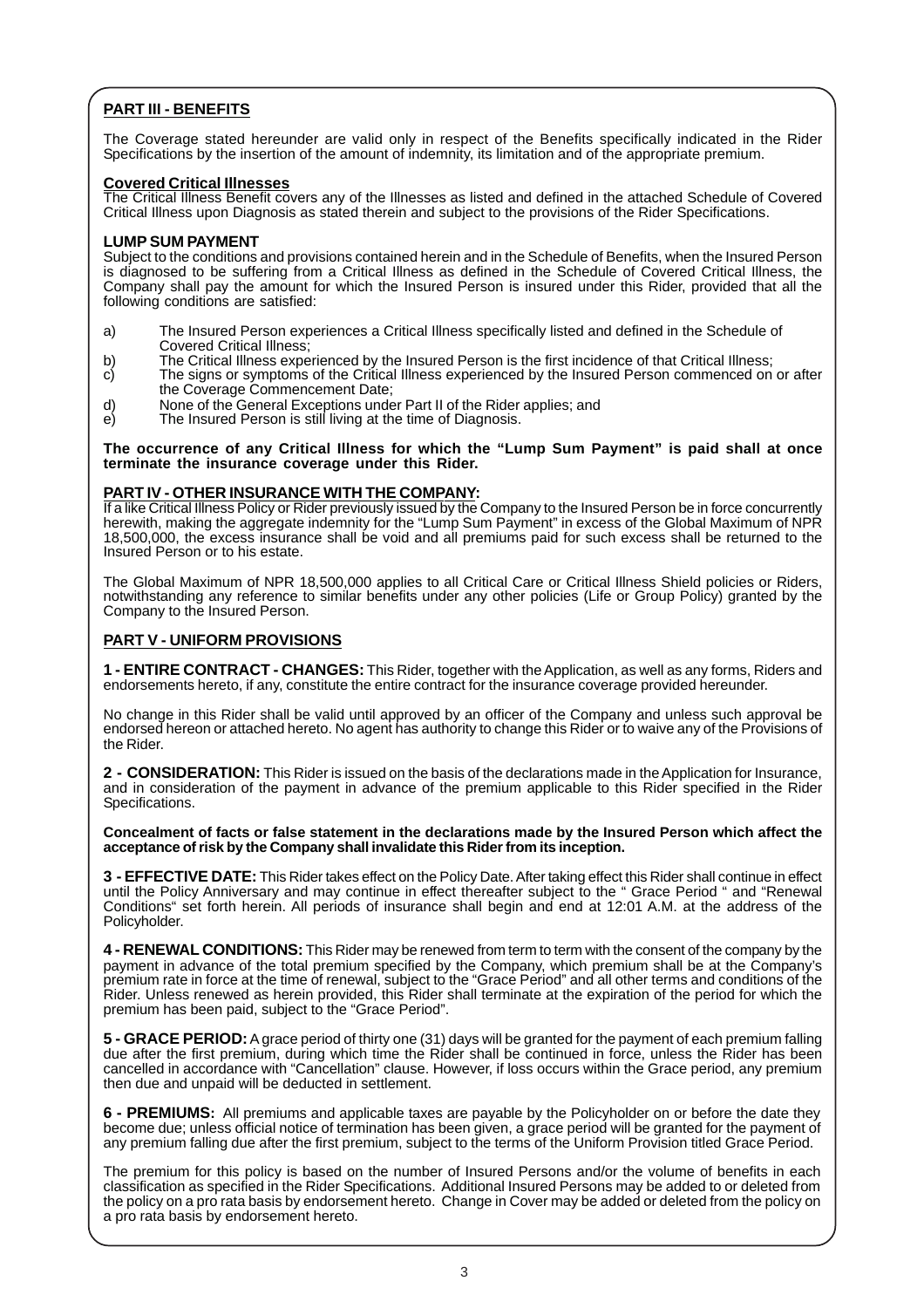**7 - EFFECTIVE DATE OF INDIVIDUAL INSURANCE AND CHANGES**: The Persons eligible for inclusion as Insured Persons hereunder shall be persons designated on the Rider Specifications.

If an Insured Person joins the Plan or before the Policy Date, cover in respect of the Insured Person(s) shall start on the Policy Date.

Commencing on the date the details are filed with, and approved by the Company, of any such eligible person who comes within any classification established therein, such person shall then become an Insured Person with respect to such insurance as is afforded by the policy as applicable to such person's class.

Any change in the insurance offered to an Insured Person, which results from a change of class of such person, shall become effective on the date such person's class change is filed with, and approved by the Company.

If, on the date insurance or change would otherwise be effected, such person is absent from active full-time work as a result of injury or sickness, then the insurance or change will become effective 7 days from the date such person returns to active full-time work.

**8 - TERMINATION DATES OF INDIVIDUAL INSURANCE**: Insurance of any Insured Person shall terminate immediately on the earliest of:

- i) The date the Policy is terminated;
- ii) The date the Insured Person is no longer eligible within the definition of Insured Persons;
- iii) The premium due dates if the required premium is not paid at the end of the Grace Period;<br>iv) On the Anniversary Date of this Rider immediately following the sixty-fifth (65th) birthday
- iv) On the Anniversary Date of this Rider immediately following the sixty-fifth (65th) birthday of the Insured Person;
- v) Death of the Insured Person; or
- vi)The "Lump Sum Payment" under PART III- BENEFITS of this Rider has been paid.

Any such termination shall be without prejudice to any valid claim originating prior to the date of termination.

**9 -REINSTATEMENT:** When this Rider terminates by reason of non-payment of premium, the Rider may be reinstated with the consent of the Company within ninety (90) days after the due date of the premium in default subject to:

- a) A written application for reinstatement;<br>b) Production of evidence of insurability s
- b) Production of evidence of insurability satisfactory to the Company; and c) Payment of the applicable premium at the time of reinstatement.
- Payment of the applicable premium at the time of reinstatement.

#### **Such reinstatement shall only cover a Covered Critical Illness, occurring more than sixty (60) days after the date of reinstatement.**

**10 - CANCELLATION:** The Company may cancel this Rider at any time by written notice delivered to the Policyholder, or mailed to the last address as shown by the records of the Company, stating when, not less than fifteen (15) days thereafter, such cancellation shall be effective. In the event of cancellation, the Company will return promptly the pro rata unearned portion of any premium actually paid by the Policyholder. Such cancellation shall be without prejudice to any valid claim or originating prior thereto.

In the event the policy is cancelled by the Policyholder, the earned premium shall be computed in accordance with the short rate table used by the Company at the time of cancellation.

The payment to or acceptance of any premium hereunder subsequent to termination of this Rider shall not create any liability but the Company shall refund any such premium.

**11 - MISSTATEMENT OF AGE:** If the age of the Insured Person has been understated, all amounts payable under this Rider shall be such as the premium paid would have purchased at the correct age. In the event the age of the Insured Person has been overstated, the Company will refund the excess premium paid. If according to the correct age of the Insured Person, the coverage provided by this Rider would not have become effective, or would have ceased prior to the acceptance of such premium or premiums, then the liability of the Company during the period the Insured Person is not eligible for coverage shall be limited to the refund, upon written request, of all premiums paid for the period not covered by the Rider.

**12 - NOTICE OF CLAIM:** Written notice of claim must be given to the Company within thirty (30) days after the Diagnosis of Critical Illness. In the event of death, immediate notice in writing must be given to the Company or as soon as thereafter as is reasonably possible. Notice given by or on behalf of the Insured Person to the Company or to any authorized agent of the Company, with information sufficient to identify the Insured Person, shall be deemed notice to the Company.

**13 - PROOF OF LOSS:** The Company, upon receipt of a notice of claim, will furnish to the claimant forms for filing proof of Critical Illness or Surgery.

Where a claim is based upon Fulminant Viral Hepatitis or Cancer as defined herein below, the Company shall be entitled to require the Insured Person to undergo a blood test including a test for the detection of any HIV as a condition precedent to any acceptance by the Company of due proof of such Critical Illness.